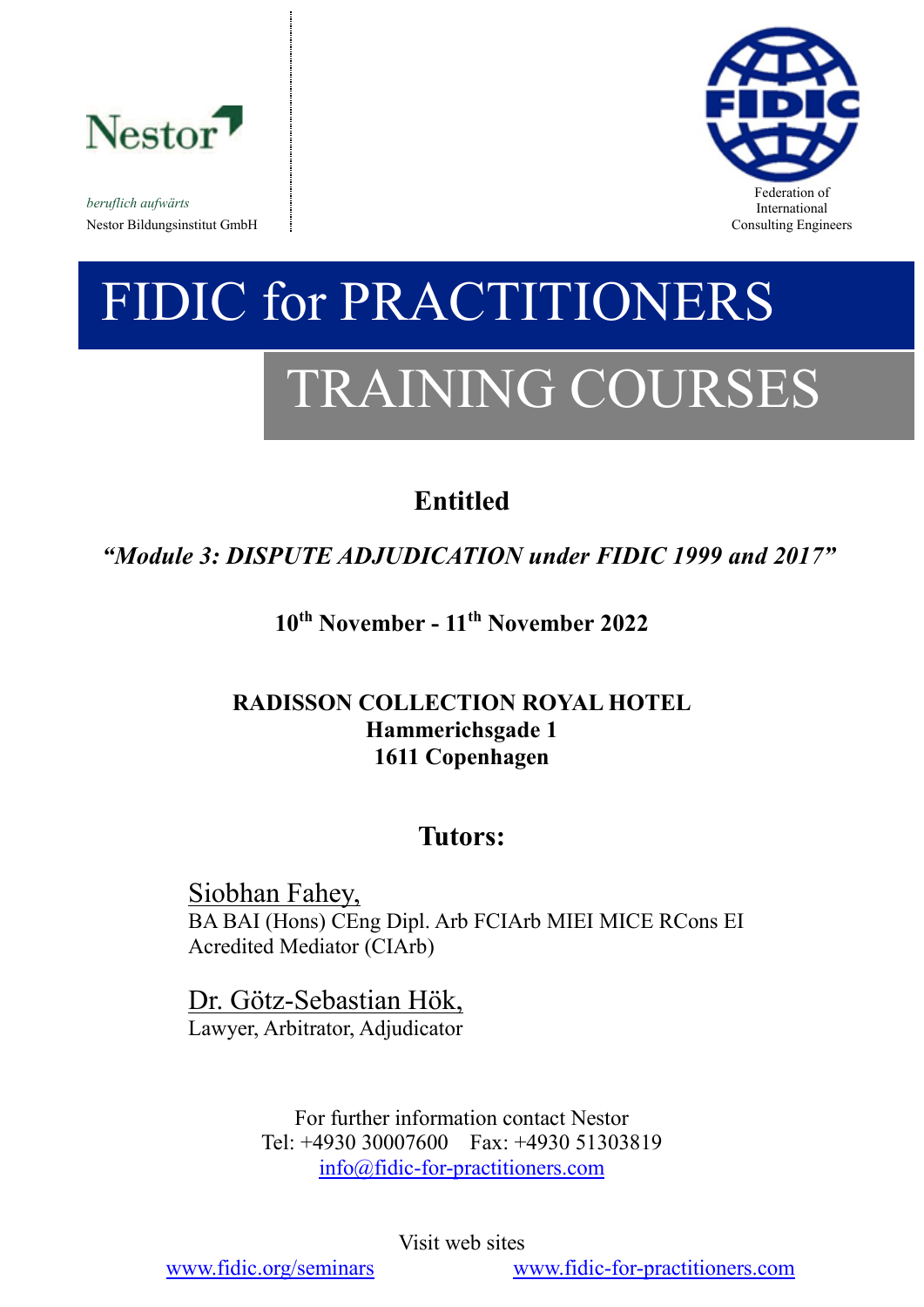## **"Project and Contract Management under 1999/2017 FIDIC Conditions of Contract (Construction/Design-Build)"**

#### **OVERVIEW**

The training course is designed to provide practical guidance to those who are involved in managing or administration of projects where use of FIDIC forms of contracts is required. The course covers management disciplines and procedures in the Pre-Contract phase of the project including the FIDIC Client Consultant Service Agreement and selection of the appropriate FIDIC form of contract. The course also covers the post Contract award phase including all contract management disciplines and claim management issues.

It is suitable for all the Parties involved with a new FIDIC Contract – the Employer, the Project Manager, the Contractor, the Engineer, and the DAB Members. By having a good understanding of the FIDIC risk allocation policy and the resulting responsibilities and rights of the Parties under a 1999 and 2017 FIDIC Contracts, a more efficient management of the project may be achieved. The tutors of the course are a very experienced German engineer, experienced Irish engineer and a German lawyer, who have had extensive worldwide involvement with management of projects and related dispute resolution.

#### **SEMINAR TUTOR:**

The tutors are provided by Nestor Bildungsinstitut GmbH in collaboration with FIDIC. Nestor specializes in training and management in particular in the consultancy to international construction and infrastructure industries. The Nestor tutors have provided over 100 training courses worldwide in the last 2 years on the use of FIDIC documents and have all been involved in the FIDIC updates 2017.

**Tutors:** Dipl.-Ing., Dipl.-Wirt-Ing. Axel-Volkmar Jaeger (past Chairman FIDIC Contracts Committee and past member of the FIDIC Executive Committee), Dr. Götz-Sebastian Hök (Lawyer, Arbitrator and FIDIC listed Adjudicator) and Siobhan Fahey (Contracts Committee Member, Task Group Chair) and Dipl.-Ing. Robert Werth.

#### **COURSE MATERIALS**

All delegates will be provided the following materials, in English:

- FIDIC Conditions of Contract for Construction, 1<sup>st</sup> Edition 1999
- FIDIC Conditions of Contract for Plant and Design-Build, 2<sup>nd</sup> Edition 2017
- Course notes, especially written for using "Construction Contracts"
- Set of powerpoint slides used during the seminar to be used as a work book
- Work exercises

#### **WHO SHOULD ATTEND?**

The seminar provides the essential knowledge for professionals from Government Ministries, Departments and Agencies, Private Sector Employers, Consulting Engineers, Contractors, Sub-Contractors, Quantity Surveyors, Architects, Legal Advisers and all involved with the new generation of International Projects. It is particularly important where FIDIC management procedures shall be implemented.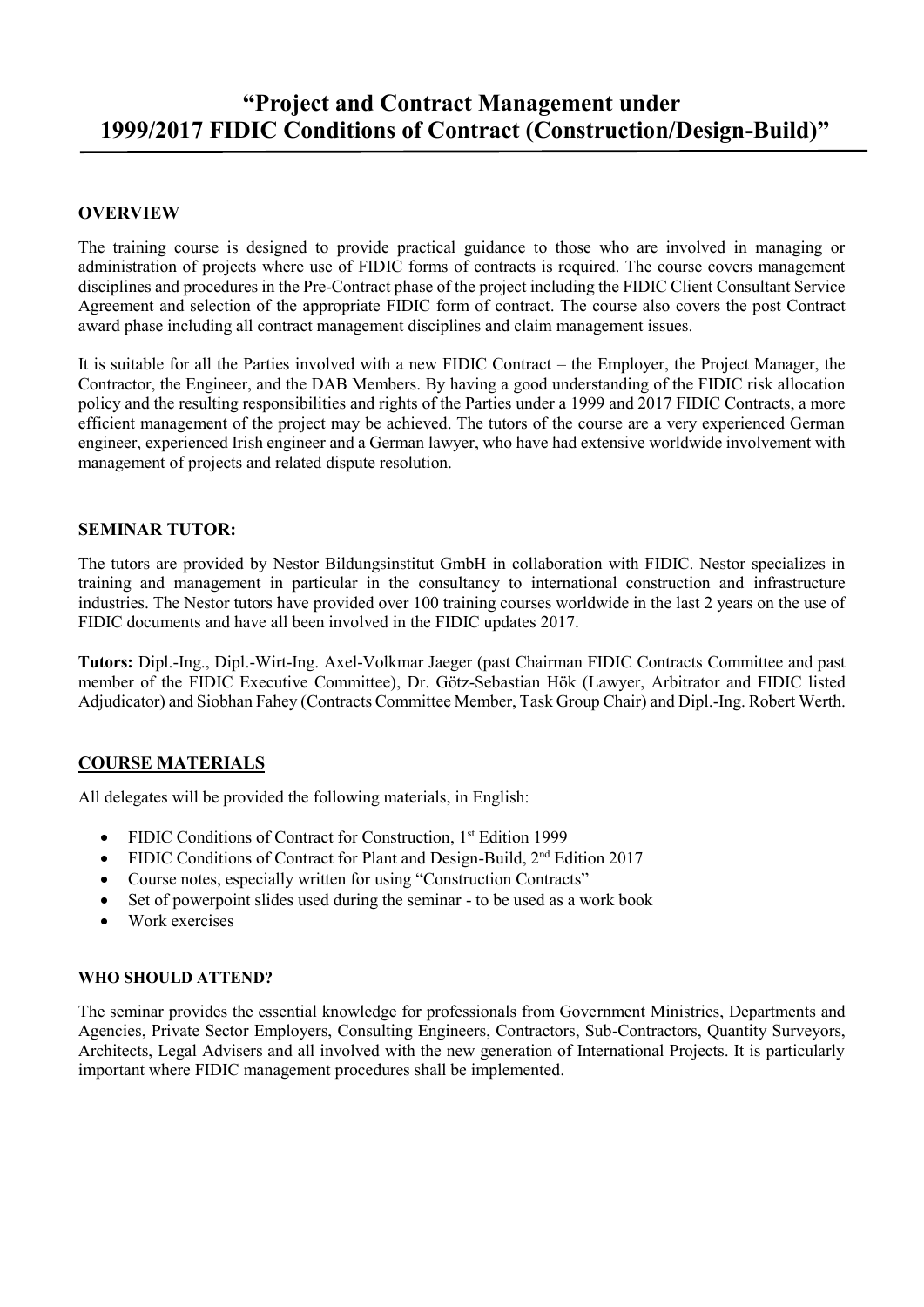# *PROGRAMME*

#### Dispute Adjudication

| Day 1: $9. a.m. - 5.00 p.m.$                 | Day 2: $9.00$ a.m. $-5.00$ p.m.                |
|----------------------------------------------|------------------------------------------------|
| 8.30-9.00 Registration, Coffee/ Tea in Foyer | 8.30-9.00 Coffee/ Tea in Foyer                 |
| <b>Session 1</b>                             | <b>Session 7</b>                               |
| <b>What is FIDIC (Introduction)?</b>         | <b>Routine Procedures</b>                      |
| FIDIC Association & Contracts Committee      | Readiness for Work<br>$\bullet$                |
| FIDIC Services                               | Site Visits, Site Visit Reports<br>$\bullet$   |
| <b>Session 2</b>                             | Procedures for Opinions<br>$\bullet$           |
| <b>What is a Dispute Board?</b>              | <b>Session 8</b>                               |
| Description & Nature                         | <b>Referrals</b>                               |
| Field of Activities                          | How to write a Referral?<br>$\bullet$          |
|                                              | What should be in?<br>$\bullet$                |
| 12.00 - 1.00 Lunch at Café Royal             | Discussion<br>$\bullet$                        |
| <b>Session 3</b>                             | Issues                                         |
| <b>Arbitration Rules</b>                     | $12.00 - 1.00$ Lunch                           |
| Standards & Application in adjudication      | <b>Session 9</b>                               |
| Similarities to DAB<br>٠                     |                                                |
|                                              | <b>Hearings</b>                                |
| 3.00 - 3.30 Coffee Break                     | Preparation<br>٠                               |
| <b>Session 4</b>                             | Fairness & Investigation Powers<br>$\bullet$   |
| <b>Setting Up a DAB</b>                      | Private Meeting<br>$\bullet$                   |
| How to appoint a DAB?                        | 3.00 - 3.30 Coffee Break                       |
| <b>Appointing Entities</b><br>$\bullet$      | <b>Session 10</b>                              |
|                                              |                                                |
| Session 5                                    | <b>Decision</b>                                |
| <b>DAB</b> Members                           | Written Form, other requirements<br>٠          |
| Selection of Members                         | Content<br>$\bullet$                           |
| Skills & Commandments<br>$\bullet$           | Decision Making Methods                        |
| <b>DAB</b> Agreements<br>٠                   | <b>Session 11</b>                              |
| Session 6                                    | <b>Enforcement of DAB Decisions</b>            |
| <b>DB</b> Costs                              | <b>Contractual Situation</b><br>$\bullet$      |
| Daily Fees & Retainer Fees                   | Arbitration & New York Convention<br>$\bullet$ |
| Cost of Decision<br>٠                        |                                                |
| DB budgets                                   | <b>Session 12</b>                              |
|                                              | Disputes under other FIDIC books<br>$\bullet$  |
|                                              | Discussions<br>$\bullet$                       |

**Throughout the seminar there will be opportunities for questions (Seminar Fees include: Lunch, refreshment and course materials)**